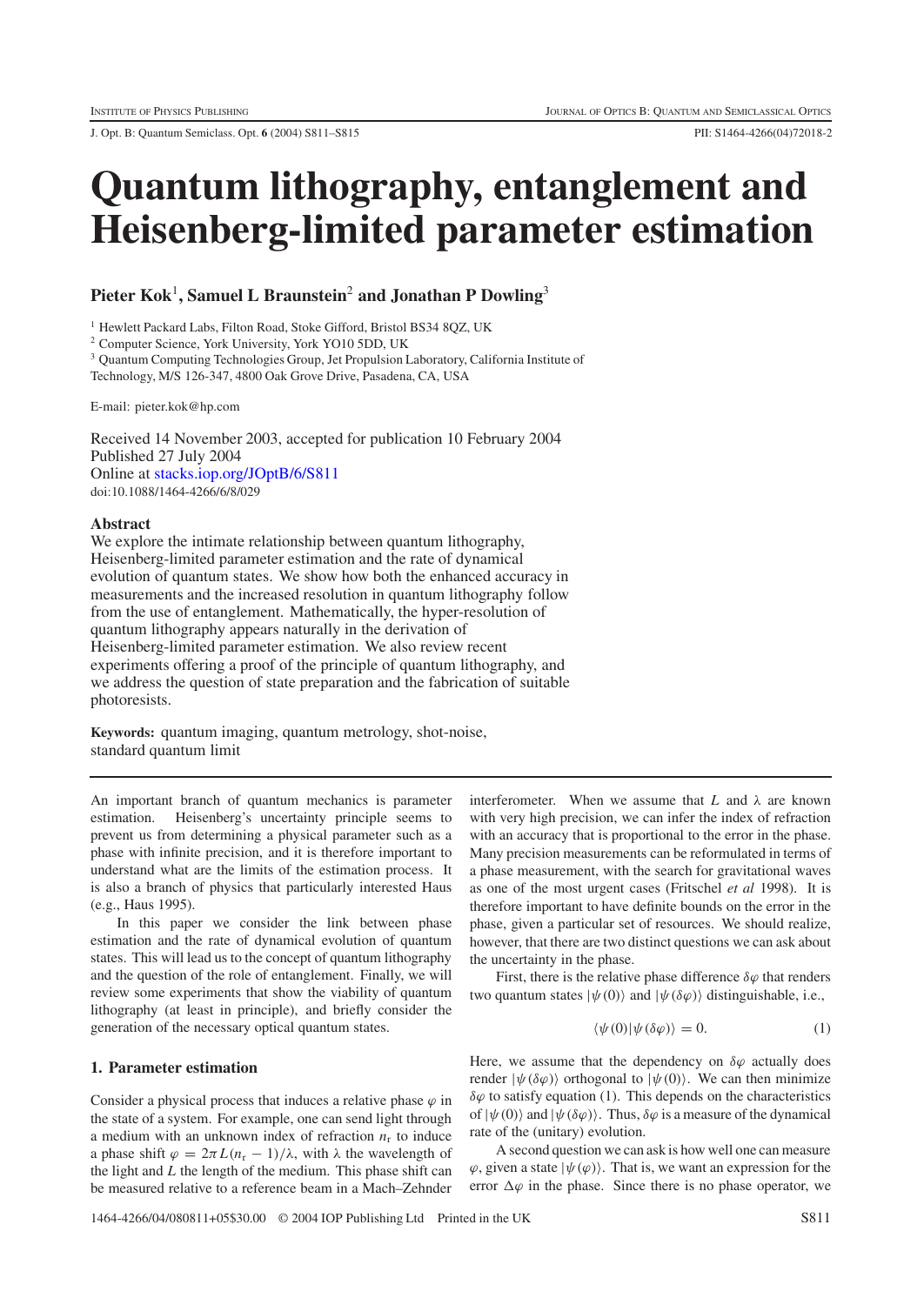usually measure a suitably chosen (Hermitian) operator  $\hat{X}$  such that

$$
\Delta \varphi = \frac{\Delta \hat{X}}{|\mathrm{d}\langle \hat{X} \rangle/\mathrm{d}\varphi|}.\tag{2}
$$

Mathematically, these two problems are very similar, since measuring  $|\psi(\varphi)\rangle$  typically involves interference with some other state  $|\psi(\varphi')\rangle$ . Choosing situations where  $\delta\varphi = \Delta\varphi$ allows us to derive bounds on the fundamental quantum limits of parameter estimation ( $\Delta \varphi$ ) by calculating the maximum rate of dynamical evolution ( $\delta\varphi$ ).

It was recognized early on by Mandelstam and Tamm in 1945 that the uncertainty relation between time and energy for a given frequency  $\omega$  can be used to prove the following inequality (Mandelstam and Tamm 1945):

$$
\Delta \varphi = \omega \Delta t \geqslant \frac{\pi}{2} \frac{\hbar \omega}{\Delta E},\tag{3}
$$

where *t* is the time it takes to evolve from the initial state to the next orthogonal state,  $\hbar \omega$  is the energy difference between the two orthogonal states, and we have used  $\delta \varphi = \Delta \varphi$ . Furthermore,  $\Delta E$  is the uncertainty in energy. This inequality can be interpreted as follows: the minimum phase difference  $\Delta\varphi$  that can be detected is inversely proportional to the normalized energy spread of the state  $|\psi\rangle$  (with  $(\Delta E)^2$  =  $\langle \psi | E^2 | \psi \rangle - \langle \psi | E | \psi \rangle^2$ ). The normalization is given by  $\hbar\omega$ . The factor  $\pi/2$  has a geometric interpretation that is highly relevant for this paper: the minimum distance between two points that can be distinguished by a wave is given by the distance between a crest and the adjacent trough of the wave. This (normalized) distance of  $\pi/2$  is also known as the *Rayleigh limit*.

However, it became clear that the Mandelstam–Tamm (MT) inequality is not applicable to situations involving certain pathological states (Shapiro *et al* 1989, Braunstein *et al* 1992, Uffink 1993). When coherent (classical) states with  $\Delta E =$ UTHING 1995). When conerent (classical) states with  $\Delta E = \hbar \omega \sqrt{\langle n \rangle}$  are used, the MT-inequality yields the Poissonian error

$$
\Delta \varphi \geqslant \frac{\pi}{2} \frac{1}{\sqrt{\langle n \rangle}},\tag{4}
$$

where  $\langle n \rangle$  is the average number of quanta in the coherent state. The indication was that phase estimation could not improve beyond the so-called Heisenberg limit (Ou 1996):

$$
\Delta \varphi \gtrsim \frac{1}{\langle n \rangle}.\tag{5}
$$

But there exist states with finite average energy *E* and unbounded  $\Delta E$ . According to the MT-inequality, such states could have a precision that is proportional to, for example,  $\langle n \rangle^{-2}$ .

If there are states for which the MT-inequality does not give a saturated bound, then the next question is whether an additional bound can be derived. In 1998, Margolus and Levitin did just that (Margolus and Levitin 1998). They showed that

$$
\Delta t \geqslant \frac{\pi}{2} \frac{\hbar}{E},\tag{6}
$$

which for narrow-band schemes around frequency  $\omega$  with  $E = \hbar \omega \langle n \rangle$  yields

$$
\Delta \varphi \geqslant \frac{\pi}{2} \frac{1}{\langle n \rangle}.\tag{7}
$$

This inequality therefore restricts the precision in a phase measurement by the *average energy*, rather than the energy spread. The pathological states mentioned above turn out to have sufficiently small average energies so that equation (5) is still satisfied. Recent examples of applied phase estimation include frequency measurements (Bollinger *et al* 1996), the quantum gyroscope (Dowling 1998), quantum positioning and clock synchronization (Giovannetti *et al* 2001), and length and weak force measurements using coherent optical states (Ralph 2002, Munro *et al* 2002).

#### **2. The role of entanglement in parameter estimation**

Suppose we want to estimate a parameter  $\varphi$  by measuring a particular observable. Construct the state

$$
|\varphi\rangle = \frac{1}{\sqrt{2}} (|0\rangle + e^{i\varphi}|1\rangle), \qquad (8)
$$

where the basis  $\{|0\rangle, |1\rangle\}$  is chosen in some convenient way determined by the physics of estimating  $\varphi$  with the choice of observable as  $\sigma_x = |0\rangle\langle 1| + |1\rangle\langle 0|$ . Then the expectation value of  $\sigma_x$  is given by  $\langle \varphi | \sigma_x | \varphi \rangle = \cos \varphi$ . When we repeat this experiment *N* times, we obtain

$$
\langle \sigma_x^N \rangle = \mathbf{1} \langle \varphi | \cdots \mathbf{N} \langle \varphi | \bigoplus_{k=1}^N \sigma_x^{(k)} | \varphi \rangle_1 \cdots | \varphi \rangle_N = N \cos \varphi. \quad (9)
$$

Furthermore, we know that  $\sigma_x^2 = 1$ , and the variance of  $\sigma_x$  given *N* samples is readily computed to be  $(\Delta \sigma_x)^2$  =  $N(1 - \cos^2 \varphi) = N \sin^2 \varphi$ . According to estimation theory,

$$
\Delta \varphi = \frac{\Delta \sigma_x}{|\mathbf{d}\langle \sigma_x^N \rangle / \mathbf{d}\varphi|}.
$$
 (10)

The standard variance in the parameter  $\varphi$  after *N* trials is thus given by

$$
\Delta \varphi_{\rm st} = \frac{\sqrt{N} \sin \varphi}{N \sin \varphi} = \frac{1}{\sqrt{N}}.
$$
 (11)

In other words, the uncertainty in the phase is inversely proportional to the square root of the number of trials. This is the classical Poissonian error in the phase.

With the help of quantum entanglement we can achieve the Heisenberg limit of 1/*N*. Consider an entangled input state on *N* systems:

$$
|\varphi_N\rangle = \frac{1}{\sqrt{2}} \left( [0, \dots, 0 \rangle_{1 \dots N} + e^{i N \varphi} | 1, \dots, 1 \rangle_{1 \dots N} \right). \tag{12}
$$

The relative phase  $e^{iN\varphi}$  can be obtained by a unitary evolution  $|1\rangle \rightarrow e^{i\varphi}|1\rangle$  and  $|0\rangle \rightarrow |0\rangle$ , thus yielding the required factor. When we suggestively write  $|0\rangle=|0,\ldots,0\rangle_{1\cdots N}$  and  $|1\rangle = |1, \ldots, 1\rangle_{1\cdots N}$ , then the state becomes

$$
|\varphi_N\rangle = \frac{1}{\sqrt{2}} \left( |0\rangle + e^{iN\varphi} |1\rangle \right). \tag{13}
$$

This is mathematically equivalent to a single (nonlocal!) system with a relative phase shift of  $N\varphi$ . In order to measure this phase, we need to measure the (nonlocal) observable  $\Sigma_N$ :

$$
\Sigma_N = |0\rangle\langle 1| + |1\rangle\langle 0|.\tag{14}
$$

S812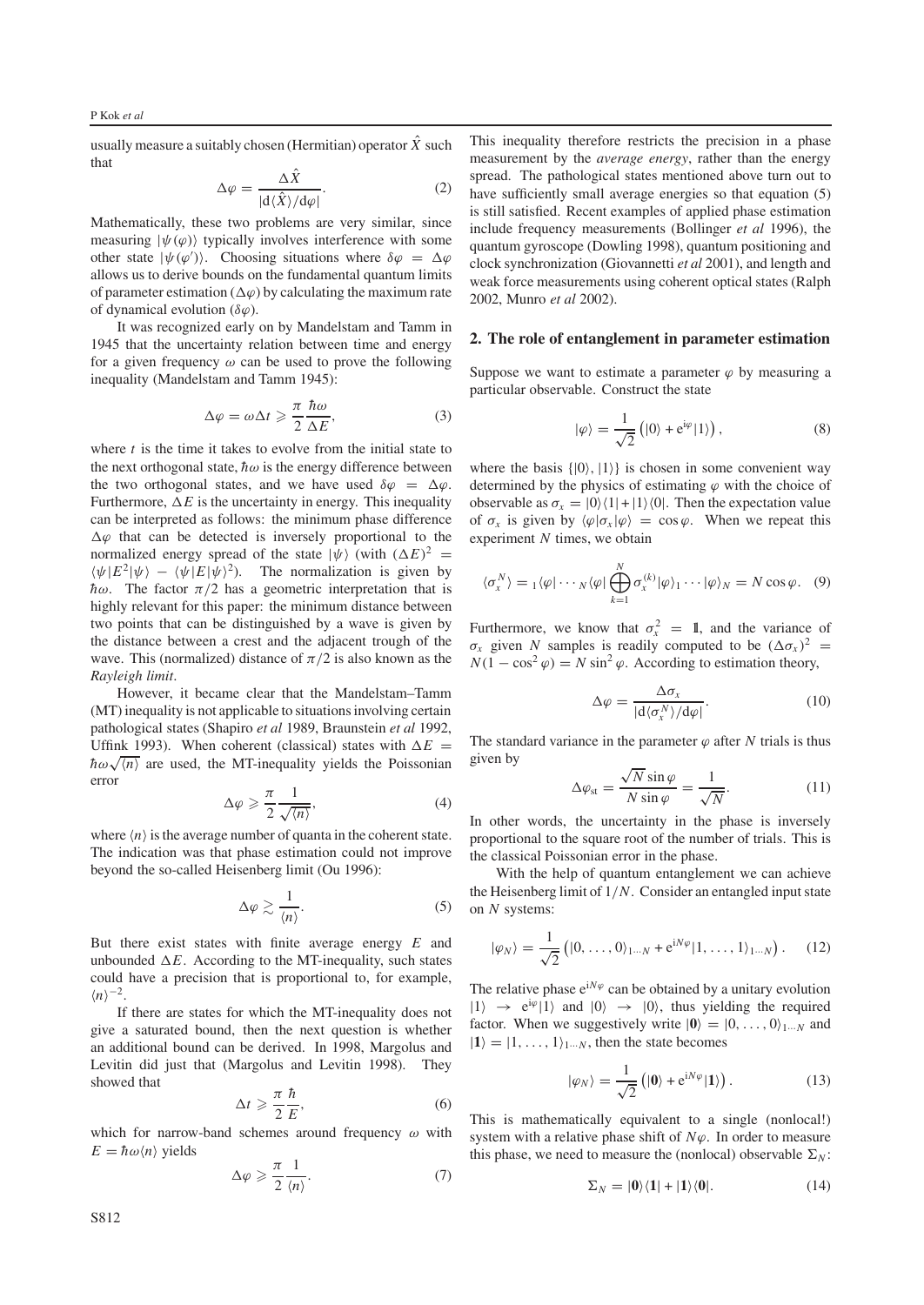This yields

$$
\langle \varphi_N | \Sigma_N | \varphi_N \rangle = \cos N \varphi. \tag{15}
$$

As before, we obtain

$$
\Delta \varphi_q = \frac{\Delta \Sigma_N}{|d \langle \Sigma_N \rangle / d\varphi|} = \frac{1}{N} \frac{\sin N\varphi}{\sin N\varphi} = \frac{1}{N}.
$$
 (16)

Here we see that the precision in  $\varphi$  is increased by a factor  $\sqrt{N}$  over the standard noise limit when we exploit quantum entanglement.

When the loss of subsystems is considered (for example, when *n* out of *N* photons fail to arrive), the entangled state in equation (12) becomes separable and mixed:

$$
\rho_{N-n} = \frac{1}{2}|0\rangle_{1\cdots N-n} \langle 0| + \frac{1}{2}|1\rangle_{1\cdots N-n} \langle 1|.
$$
 (17)

Not only is it separable, there is also no information about  $\varphi$  in this state. This state can therefore not be used for the parameter estimation at all.

One way to circumvent this practical difficulty is to use separable states and nonlocal observables. When *N* −*n* out of *N* systems arrive, the experimenter chooses to measure  $\Sigma_{N-n}$ instead of  $\Sigma_N$ . This way, the parameter  $\varphi$  is estimated with an enhanced precision proportional to  $1/(N - n)$ . The price to pay is that often the measurement of  $\Sigma_{N-n}$  will fail because it does not span the complete state space. It must also be noted that this trick depends on the physical implementation, and cannot always be applied.

#### **3. Quantum lithography**

One particular physical implementation of this process involves light, and this will lead us to the main topic of this paper. Suppose that the state in equation (13) is physically implemented by a so-called two-mode *Noon state* (Kok *et al* 2002):

$$
|\varphi_N\rangle = \frac{1}{\sqrt{2}} (|N, 0\rangle + e^{iN\varphi}|0, N\rangle), \qquad (18)
$$

where  $|k\rangle$  is an *k*-photon state. When we choose  $\Sigma_N$  to be

$$
\Sigma_N = |N, 0\rangle\langle 0, N| + |0, N\rangle\langle N, 0|, \tag{19}
$$

then the uncertainty in the phase is again given by  $\Delta \varphi = 1/N$ . However, there is also something else going on ....

When we calculate the expectation value of  $\Sigma_N$ , we find that it varies as  $\cos N\varphi$ . That is, the geometric distance between the two points that can be distinguished according to the Rayleigh limit is now *N times smaller than in the classical case*! As a consequence, we can in principle read and write much smaller features with this technique. This is called quantum lithography (Boto *et al* 2000), and we will now give a full description of this phenomenon in terms of the quantum interference of two optical modes.

## *3.1. Interference on a surface and the Rayleigh limit*

Suppose two plane waves characterized by  $\vec{k}_1$  and  $\vec{k}_2$  hit a surface at an angle  $\theta$  from the normal vector. The wavevectors are given by

$$
\vec{k}_1 = k(\cos \theta, \sin \theta)
$$
 and  $\vec{k}_2 = k(\cos \theta, -\sin \theta)$ , (20)

where we assume  $|\vec{k}_1| = |\vec{k}_2| = k$ . The wavenumber *k* is related to the wavelength of the light according to  $k = 2\pi/\lambda$ .

In order to find the interference pattern in the intensity *I*, we sum the two plane waves at position  $\vec{r}$  at the amplitude level:

$$
I(\vec{r}) \propto \left| e^{i\vec{k}_1 \cdot \vec{r}} + e^{i\vec{k}_2 \cdot \vec{r}} \right|^2 = 4 \cos^2 \left[ \frac{1}{2} (\vec{k}_1 - \vec{k}_2) \cdot \vec{r} \right].
$$
 (21)

When we calculate the inner product  $(\vec{k}_1 - \vec{k}_2) \cdot \vec{r}/2$  from equation (20) we obtain the expression

$$
I(x) \propto \cos^2(kx \sin \theta) \tag{22}
$$

for the intensity along the substrate in direction *x*.

As we saw above, the Rayleigh limit is given by the minimal resolvable feature size  $\Delta x$  that corresponds to the distance between an intensity maximum and an adjacent minimum. From equation (22) we obtain

$$
k\Delta x \sin \theta = \frac{\pi}{2}.
$$
 (23)

This means that the maximum resolution is given by

$$
\Delta x = \frac{\pi}{2k \sin \theta} = \frac{\pi}{2\left(\frac{2\pi}{\lambda}\sin \theta\right)} = \frac{\lambda}{4\sin \theta}.
$$
 (24)

The maximum resolution is therefore proportional to the wavelength and inversely proportional to the sine of the angle between the incoming plane waves and the normal. The resolution is thus maximal ( $\Delta x$  is minimal) when  $\sin \theta = 1$ , or  $\theta = \pi/2$ . This is the limit of grazing incidence. The classical diffraction limit is therefore  $\Delta x = \lambda/4$ . Note that this derivation does not use the approximation  $\sin \theta \simeq \theta$ , which is common when considering diffraction phenomena.

#### *3.2. Surpassing Rayleigh's diffraction limit*

So how does quantum lithography work? In the limit of grazing incidence, we let the two counterpropagating light beams *a* and *b* be in the combined entangled state of *N* photons

$$
|\psi_N\rangle_{ab} = (|N, 0\rangle_{ab} + e^{iN\varphi}|0, N\rangle_{ab}) / \sqrt{2}, \qquad (25)
$$

where  $\varphi = kx$ , with  $k = 2\pi/\lambda$ . We define the mode operator where  $\varphi = kx$ , with  $k = 2\pi/\lambda$ . We define the mode operator  $\hat{e} = (\hat{a} + \hat{b})/\sqrt{2}$  and its adjoint  $\hat{e}^{\dagger} = (\hat{a}^{\dagger} + \hat{b}^{\dagger})/\sqrt{2}$ . The deposition rate  $\Delta$  on the substrate is then given by (Boto *et al*) 2000)

$$
\Delta_N = \langle \psi_N | \hat{\delta}_N | \psi_N \rangle \qquad \text{with } \hat{\delta}_N = \frac{(\hat{e}^\dagger)^N \hat{e}^N}{N!}, \qquad (26)
$$

i.e., we look at the higher-order moments of the electric field operator on the substrate. The deposition rate  $\Delta$  scales with the *N*th power of intensity. Leaving the substrate exposed for a time *t* to the light source will result in an exposure pattern  $P(\varphi) = \Delta_N t$ . After a straightforward calculation we see that

$$
\Delta_N \propto (1 + \cos N\varphi). \tag{27}
$$

We interpret this as follows. A path-differential phase-shift  $\varphi$ in light beam  $b$  results in a displacement  $x$  of the interference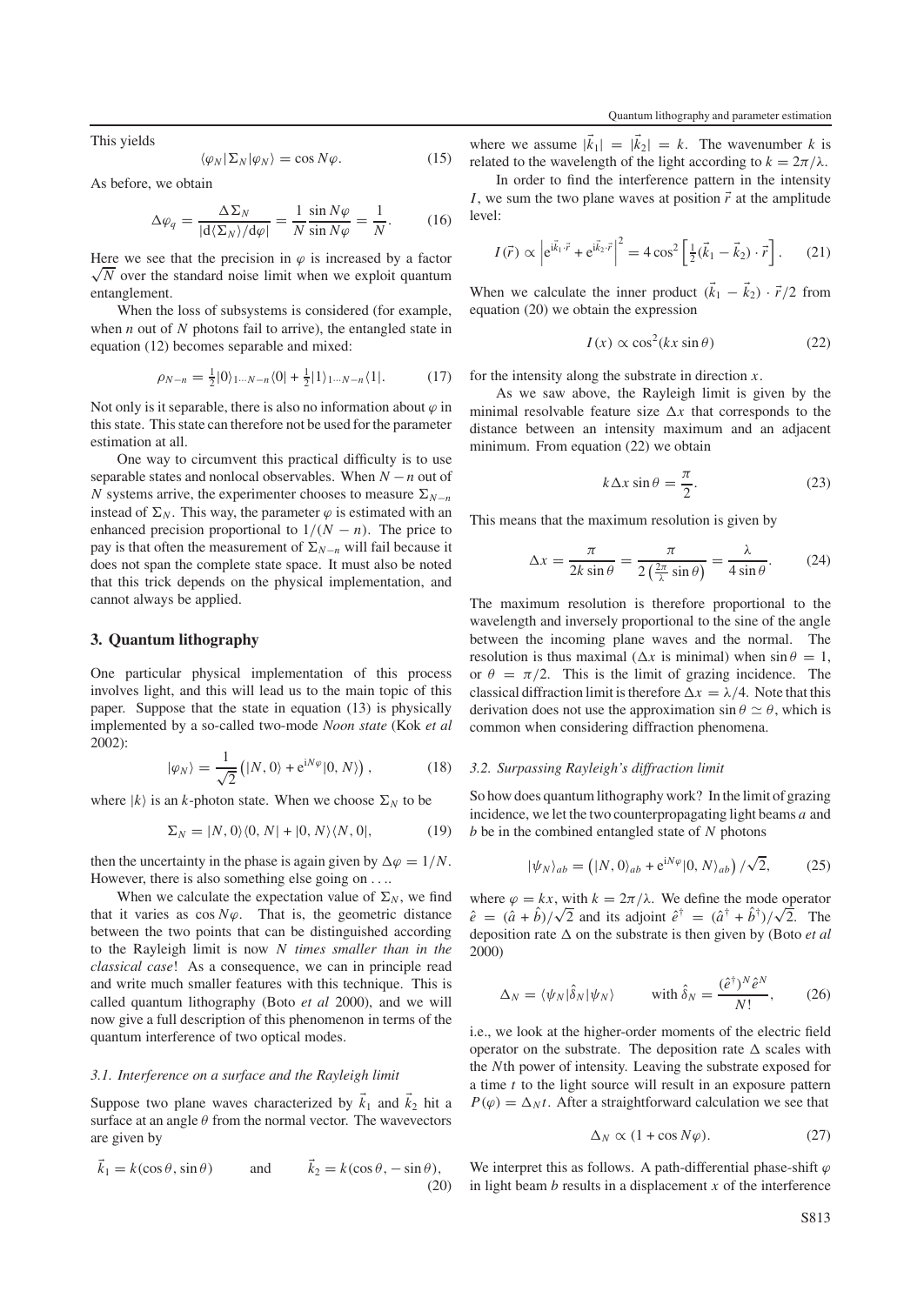pattern on the substrate. Using two classical waves, a phaseshift of  $2\pi$  will return the pattern to its original position. However, according to equation (27), one cycle is completed after a shift of  $2\pi/N$ . This means that a shift of  $2\pi$  will displace the pattern *N* times. In other words, we have *N* times as many maxima in the interference pattern. These will be closely spaced, yielding an effective Rayleigh resolution of  $\Delta x$  =  $\lambda/(4N)$ , a factor of N below the classical interferometric result of  $\Delta x = \lambda/4$ .

We have also shown that quantum lithography can be used to create arbitrary patterns in one dimension, rather than just closely spaced lines (Kok *et al* 2001). This can be achieved by using superpositions of the more complicated state

$$
|\psi_{Nm}\rangle = \frac{1}{\sqrt{2}} \left( e^{im\varphi} |N - m, m\rangle + e^{i(N-m)\varphi} |m, N - m\rangle \right). \tag{28}
$$

There are two fundamentally different ways states of the form in equation (28) can be superposed. We can either sum over the photon number *N*:

$$
|\Psi_m\rangle = \sum_{n=0}^{N} \alpha_n |\psi_{nm}\rangle, \qquad (29)
$$

with  $\alpha_n$  complex coefficients, or we can sum over the photon distribution *m*:

$$
|\Psi_N\rangle = \sum_{m=0}^{\lfloor N/2 \rfloor} \alpha_m |\psi_{Nm}\rangle, \tag{30}
$$

where  $\lfloor N/2 \rfloor$  denotes the largest integer *l* with  $l \le N/2$ and  $\alpha_m$  again the complex coefficients. Every branch in this superposition is an *N*-photon state.

These techniques not only allow us to create arbitrary one-dimensional patterns, but extensions to four-mode states also facilitate two-dimensional patterns (Kok *et al* 2001). Furthermore, by choosing the  $\alpha_m$  coefficients of equation (30) in a special way, Björk et al (2001) showed that one can construct a subwavelength resolution pixel state. This state can subsequently be used to illuminate a surface in order to etch an arbitrary pattern.

## *3.3. Demonstration of quantum lithography and the preparation of states*

The principle of quantum lithography has been demonstrated using two-photon path-entangled states generated by parametric down-conversion (d'Angelo *et al* 2001). In this experiment, the photon pairs are created in a BBO crystal ( $\beta$ -BaB<sub>2</sub>O<sub>4</sub>). Immediately behind the crystal, a double-slit aperture is placed, which blocks most pairs. However, when two photons do get through, they are extremely likely to have passed through the same slit.

This way, the state of the light field just after the slits is approximately  $|2, 0\rangle_{AB} + |0, 2\rangle_{AB}$ , where A and B denote the two slits. This state is of the form of equation (25), and can therefore be used to beat the Rayleigh limit. By scanning the output field with a set of two detectors, the diffraction pattern conditioned on a twofold detector coincidence was mapped out. This pattern was twice as narrow as the singlephoton diffraction pattern, and the principle of sub-Rayleigh resolution due to two-photon quantum lithography was thereby

demonstrated. Subsequent experiments with photon pairs have confirmed these findings (Edamatsu *et al* 2002, Shimizu *et al* 2002).

However, in order for quantum lithography to work, we also need a suitable photoresist. In other words, we need a material that is sensitive to multi-photon events in order to etch images on its surface. Last year, Korobkin and Yablonovitch (2002) exposed commercial photographic film to photon pairs, and produced the coveted twofold resolution enhancement.

Shortly after the experiment of d'Angelo *et al*, Cataliotti *et al* (2001) performed frequency measurements using multiphoton Raman transitions in rubidium atoms that are confined in an optical dipole trap. The multi-photon events of up to fifty photons resulted in a spectral width that is below the Fourier limit. Although not exactly quantum lithography, this experiment strongly suggests that the *quantum Rayleigh limit* of  $\lambda/(4N)$  is correct.

Another essential ingredient for quantum lithography is the generation of the required quantum states of the light field. The states in equations (28) and (29) are very complicated, and it is not quite clear how they can be generated efficiently without large Kerr nonlinearities (Gerry and Campos 2001). The production of *N*-photon entangled states conditioned on *non*-detection was proposed (Fiurášek 2002), as well as the creation of Noon-states based on single-photon detection (Lee *et al* 2002, Kok *et al* 2002, Gerry *et al* 2002).

#### **4. Conclusions**

We have shown that quantum lithography and Heisenberglimited parameter estimation are two manifestations of the same principle: instead of many separate measurements of  $\varphi$  that lead to the shot-noise limit (in, for example, an experiment using *N* trials with the single-photon pathentangled state  $|1, 0\rangle + e^{i\varphi}|0, 1\rangle$ , entangling the resources of these *N* measurements to conduct a single-shot experiment (e.g., using the *N*-photon Noon-state  $|N, 0\rangle + |0, N\rangle$ ) can reduce the noise to the Heisenberg limit. Similarly, instead of Rayleigh-limited single-photon diffraction patterns, we can use *N*-photon entangled states to increase the resolution by a factor *N*. Mathematically, the hyper-resolution of quantum lithography appears naturally in the derivation of Heisenberglimited parameter estimation.

#### **Acknowledgments**

Part of the research described in this paper was carried out at the Jet Propulsion Laboratory, California Institute of Technology, under a contract with the National Aeronautics and Space Administration (NASA). PK was supported by the European Union RAMBOQ project, and SLB currently holds a Royal Society Wolfson research merit award. JPD would like to acknowledge additional funding from ARDA, NSA, ONR, ARO, DARPA and NRO.

#### **References**

- Björk G, Sanchez-Soto L L and Soderholm J 2001 Phys. Rev. Lett. **86** 4516
- Bollinger J J, Itano W M, Wineland D J and Heinzen D J 1996 *Phys. Rev.* A **54** R4649